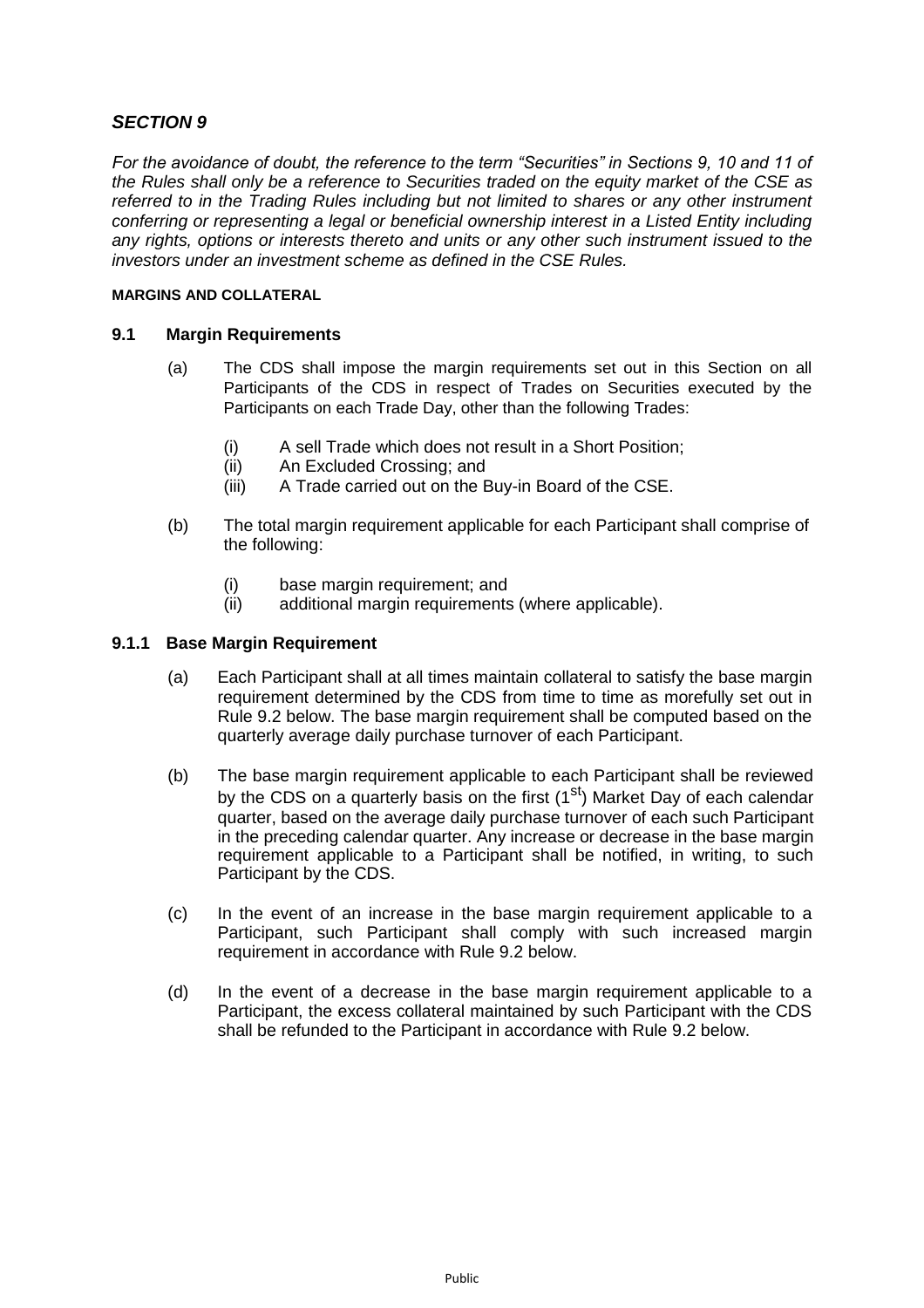## **9.1.2 Additional Margin Requirements**

- (a) In the event the base margin requirement set out in Rule 9.1.1 above is insufficient to satisfy the total margin requirement of such Participant in respect of Trades on a particular Trade Day, the CDS shall impose additional margin requirements on Participants as set out in Rule 9.1.2 (b) below.
- (b) The additional margin requirements shall comprise of the:
	- i. Initial margin requirement; and,
	- ii. Variation margin requirement;

which shall be computed based on the methodology determined by the CDS from time to time and notified to the Participants.

- (c) The additional margin requirement (if any) shall be communicated to the relevant Participants by the CDS at the end of each Trade Day (T).
- (d) The Participant shall take necessary steps to comply with such additional margin requirement in accordance with Rule 9.2 below.

# *9.2* **Collateral**

## **9.2.1 General**

- (a) The Participants shall, at all times, ensure compliance with the margin requirements set out in Rule 9.1 above by maintaining sufficient collateral with the CDS in accordance with this Rule.
- (b) A Participant may obtain collateral from the relevant Account Holder/s of the CDS, to the extent of the margin requirements arising from the Trades carried out by the such Account Holder/s, in satisfying the total margin requirements applicable to such Participant.

#### *9.2.2* **Form of Collateral**

The Participant shall furnish collateral to the CDS in the form of cash and/or an irrevocable and unconditional bank guarantee obtained from a commercial bank licensed by the Central Bank of Sri Lanka, acceptable to the CDS.

#### *9.2.3* **Manner of Furnishing Collateral**

- (a) Subject to Rule 9.2.3 (c) below, the Participants shall furnish the required collateral to the CDS in fulfilment of margin requirements set out in Rule 9.1 above in the following manner:
	- (i) The base margin requirement shall be initially fulfilled by the Participant by furnishing the collateral by 14:30 hours on the second Market Day immediately following the date of notification by the CDS requesting for the furnishing of such collateral.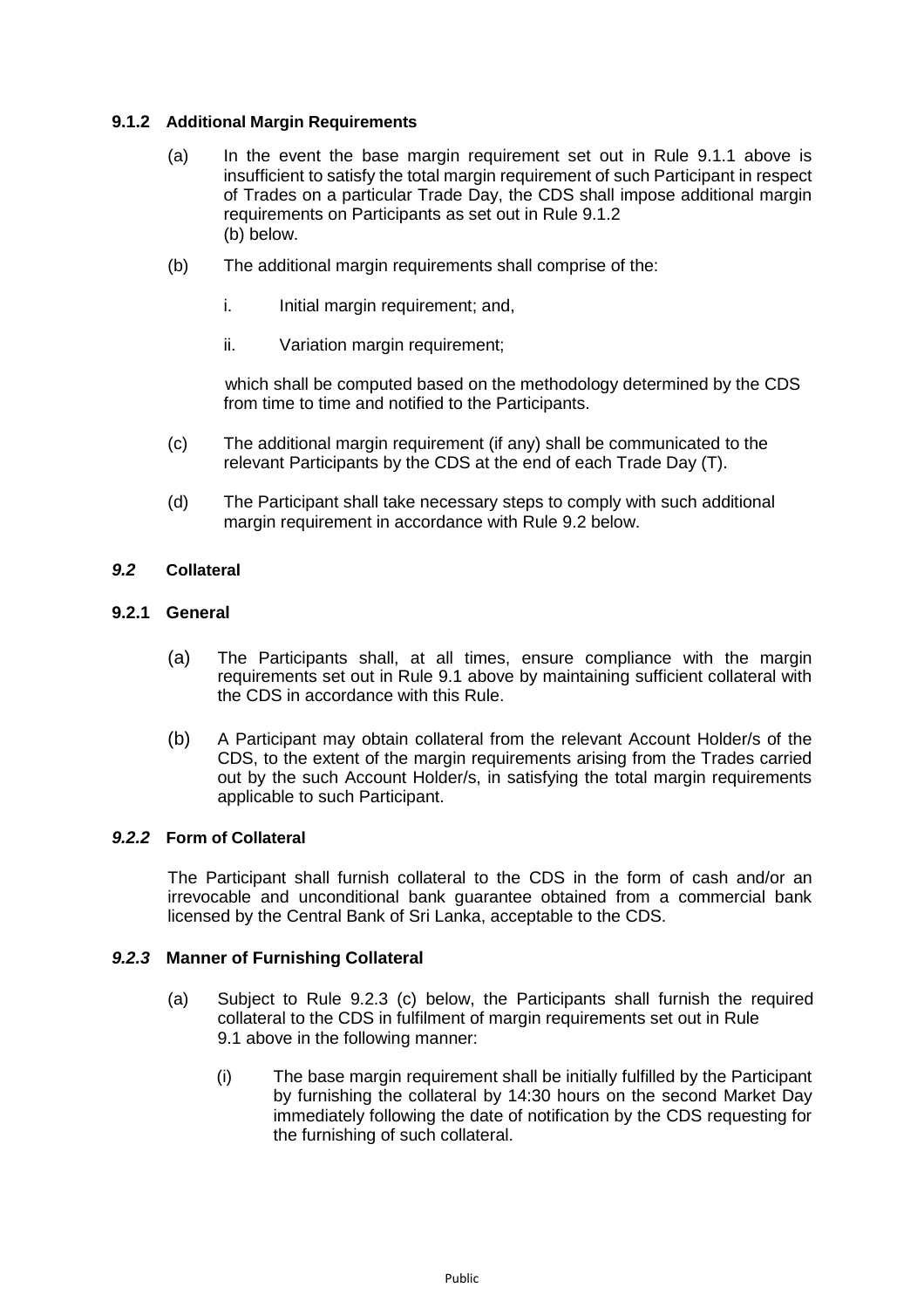- (ii) In respect of any increase to the base margin requirement, the Participant shall furnish the collateral by 14:30 hours on the second Market Day immediately following the date of notification by the CDS of the increase to the base margin requirement.
- (iii) In respect of any additional margin requirement, the Participant shall furnish the collateral by 10:30 hours on the Market Day immediately following the date of notification by the CDS of the additional margin requirement.
- (b) Any cash collateral furnished by a Participant in fulfilment of margin requirements set out in these Rules shall be deposited into an account maintained by the CDS in a settlement bank for the specific purpose of margin utilization.
- (c) In the event of Custodian Trades, the collateral shall be furnished to the CDS in the manner set out below:
	- (i) Each Custodian Bank shall furnish to the CDS collateral in fulfilment of the margin requirements applicable to Trades affirmed by such Custodian Bank in terms of Rule 10.5 of these Rules. The Custodian Bank shall furnish such collateral to the CDS by 10.30 hours on T+2.
	- (ii) In the event of a rejection of a purchase transaction by a Custodian Bank in terms of Rule 10.5 of these Rules, the Stockbroker Participant, through whom such purchase transaction was carried out, shall furnish collateral to the CDS in fulfilment of the margin requirements applicable to such purchase transaction by 10.30 hours on T+2
	- (iii) In the event a Custodian Bank affirms a purchase transaction which was initially rejected by such Custodian Bank in accordance of the Rule 10.5 (d) of these Rules, such Custodian Bank shall forthwith furnish the collateral in fulfilment of the margin requirements applicable to such purchase transaction in accordance with Rule 9.1 above by 10.30 hours on T+2.

# *9.2.4* **Requirement to Replenish Collateral**

In the event the CDS utilizes, in full or in part, any collateral furnished by a Participant for a settlement failure, such Participant shall replenish the collateral utilized by the CDS forthwith, upon same being notified to the Participant by the CDS.

# *9.2.5* **Returning of Excess Collateral and Interest**

(a) Any cash collateral furnished by a Participant in respect of a Trade, to the extent not utilized for the purpose of settling all payment obligations of the Participant and/or its client in respect of such Trade (excess cash collateral), shall be returned by the CDS upon a written request being made by the Participant, provided however that if the Participant has not provided adequate collateral in respect of its other Trades, the CDS may retain, from such excess cash collateral, any amount as is necessary for the fulfilment of the outstanding margin requirement of the Participant.